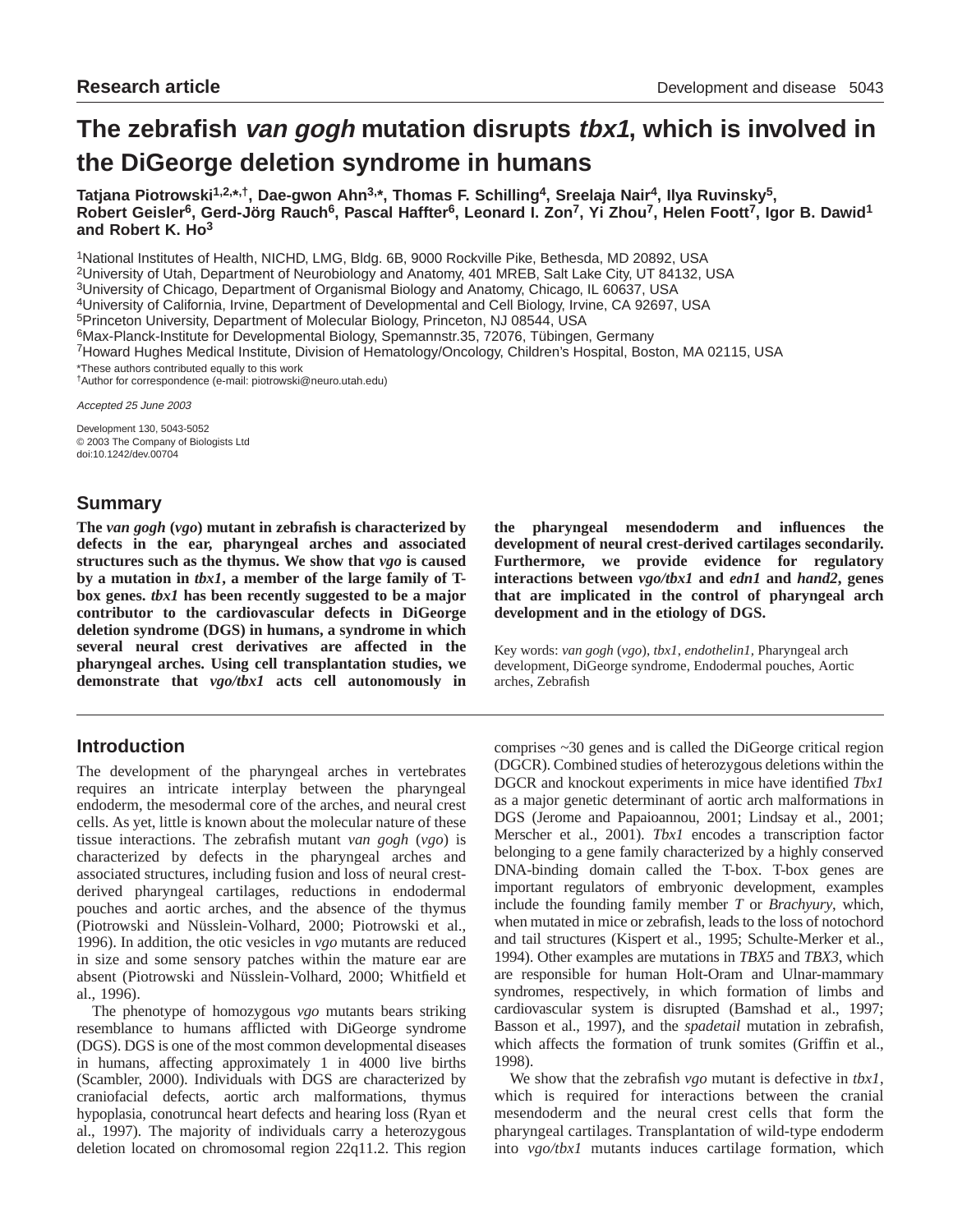#### 5044 Development 130 (20) Research article

indicates that *tbx1* acts autonomously in the endoderm. Consequently, the neural crest defects are secondary to endodermal defects in *vgo/tbx1* mutants, as has been previously suggested (Piotrowski and Nuesslein-Volhard, 2000). The zebrafish *vgo/tbx1* mutant offers the opportunity to study pharyngeal arch development in cellular detail and may contribute further to the understanding of DGS pathogenesis.

# **Materials and methods**

### **Cloning of tbx1**

A zebrafish λgt11 cDNA library (gift from Kai Zinn) constructed from 30- to 33-hour old embryos was screened under low stringency conditions (50 $^{\circ}$ C) using a mixture of  $^{32}P$ -labeled oligonucleotide probes prepared from various mouse T-box sequences. Positive plaques were isolated and the cDNAs subcloned into pBluescript for sequencing. One clone with an open reading frame of 460 amino acids contained a T-box sequence highly similar to the *Tbx1* gene of mouse and human, and thus was named *tbx1* (GenBank Accession Number AY294284).

### **Sequence analysis of tbx1 in vgo**

Primers were designed using the sequences flanking the exon-intron boundaries of *tbx1*. Genomic DNA was extracted from a pool of 4 day-old homozygous mutant embryos. PCRs were performed separately for each exon and the resulting products were cloned into the pGEM-T-Easy (Promega) vector for sequencing. Mutations were confirmed independently by repeat PCR reactions.

### **Meiotic and radiation hybrid mapping**

The *vgotm208* allele was generated in the Tübingen background in a large scale mutagenesis screen (Haffter et al., 1996; Piotrowski et al., 1996). To produce a polymorphic strain for genetic mapping, the fish carrying this allele was crossed to wik fish (Knapik et al., 1996; Rauch et al., 1997). Homozygous and sibling embryos were phenotypically scored at 4 dpf and fixed separately in 4% paraformaldehyde overnight. For extraction of genomic DNA individual embryos were placed in 96-well PCR plates and processed as described (Rauch et al., 1997). Bulk segregant analysis with SSLP markers was used to identify the linkage group. Analysis of SSCP markers in individual embryos was used to fine map the mutation. Radiation hybrid mapping of *tbx1* was performed as described (Hukriede et al., 1999), using forward primer 5′-AACATGTACTCTGCGACGAGTGCAC-3′ and reverse primer 5′-CACGGATCTGCTAAAGGTGGTCTAG-3′ on the LN54 panel. The PCR conditions were 95°C for 4 minutes, 35 cycles of 94°C for 30 seconds, 65°C for 30 seconds, 72°C for 30 seconds each, followed by 72°C for 7 minutes. The results were analyzed by interactive mapping software available at http://www.mgchd1.nichd.nih.gov:8000/zfrh/beta.cgi

### **Linkage analysis between tbx1 and vgotm208**

The A to T transition mutation in the  $v\alpha^{tm208}$  allele leads to the loss of an *Alw*N1 restriction site in the *tbx1* gene, which co-segregated with the mutation. Genomic DNA was amplified by PCR using the forward 5′-GCTCTGGAGTGAACTTGATTACCTG-3′ and reverse 5′-AACGGTCAAGTAGGCCTGTAGCTAC-3′ primers that flank the mutation. The PCR product was digested with *Alw*N1 and analyzed on a 3% MetaPhor agarose gel (BMA).

### **In situ hybridization**

In situ hybridization experiments were performed as described (Piotrowski and Nüsslein-Volhard, 2000). Probes used were for: *hand2* (Angelo et al., 2000), *edn1* (Miller et al., 2000), *myod* (Weinberg et al., 1996), *crestin* (Luo et al., 2001) and *fgf8* (Furthauer et al., 1997).

#### **Confocal microangiography**

Labeling of the blood vessels was performed essentially as described (Weinstein et al., 1995) with the following modifications: live, anesthetized 2.5 dpf larvae were mounted in 5% methylcellulose for fluorescent microsphere injections (Molecular Probes). The microspheres were injected into the yolk blood stream that flows into the heart. Images represent projections of *z*-series stacks that were taken within 15 minutes of the injection.

### **Transplantation experiments**

Wild-type donor embryos were injected with 5% rhodamine-dextran and 3% lysine-fixable biotinylated-dextran (Molecular Probes) at the one- to two-cell stage (diluted in 0.2 mM KCl). Cells were transplanted into the animal pole of unlabeled embryos derived from heterozygous *vgo* parents at the late blastula stage. Larvae were scored for neural crest and ear clones on day 3 using a BioRad confocal microscope.

### **edn1 rescue experiments and cartilage rescue experiments**

Donor embryos were injected with 2 pg activated Taram A/Alk4 (Tar\*) at the one-cell stage to convert most of the donor cells to an endodermal fate (Peyrieras et al., 1998). As lineage tracers, we used 2.5% Alexa rhodamine-dextran and 2% biotinylated-dextran dissolved in 0.2 mM KCl. Donor cells were transplanted at the late blastula stage into the margin of unlabeled embryos derived from heterozygous *vgo/tbx1* parents. For transplantation, we used an airfilled standard 10 ml plastic syringe. At 24 hpf, the embryos were scored for endodermal clones under a fluorescent microscope. Embryos with endodermal clones were fixed with 4% paraformaldehyde overnight and processed for in situ hybridization with *edn1*. The transplanted cells were visualized using a avidinbiotinylated enzyme complex (ABC kit, Vector Laboratories) (Moens and Fritz, 1999). The embryos were mounted ventral side upwards under bridged cover slips after the yolk and the tail were removed. Subsequently the specimens were dehydrated in 100% methanol and cleared in a 1:2 solution of benzyl-benzoate: benzyl-alcohol. They were then photographed on a Zeiss Axiophot using a digital camera (Prog-Res/Kontron).

# **Results**

## **Phenotype of vgo mutants**

Zebrafish larvae homozygous for either of two existing *vgo* mutant alleles (*tm208* and *tu285*) die 6 to 7 days postfertilization (dpf) and appear to have the same phenotypic strength; the mutation is entirely recessive. At 4 dpf, *vgo* mutants lack segmentation of the posterior pharyngeal arches and have small otic vesicles (Piotrowski and Nüsslein-Volhard, 2000). Alcian Blue staining reveals that neural crest-derived cartilages are reduced (Fig. 1A-C) and often fused (Piotrowski and Nüsslein-Volhard, 2000). The severity of the phenotype depends on the genetic background. In the Tübingen background (in which *vgo* was first isolated), the first or mandibular arch is rarely affected, whereas in the AB\* background it is always highly reduced (Fig. 1C). In the neurocranium surrounding the notochord (Fig. 1B, red elements), the parachordals (pc) are malformed and often not joined to the more anteriorly located neural crest-derived trabeculae, as in wild-type larvae (compare Fig. 1B,D). In addition, pharyngeal muscles associated with posterior arches are undetectable with molecular muscle markers such as *myod* (Piotrowski and Nüsslein-Volhard, 2000).

In this study, we investigated the aortic arch defects in *vgo*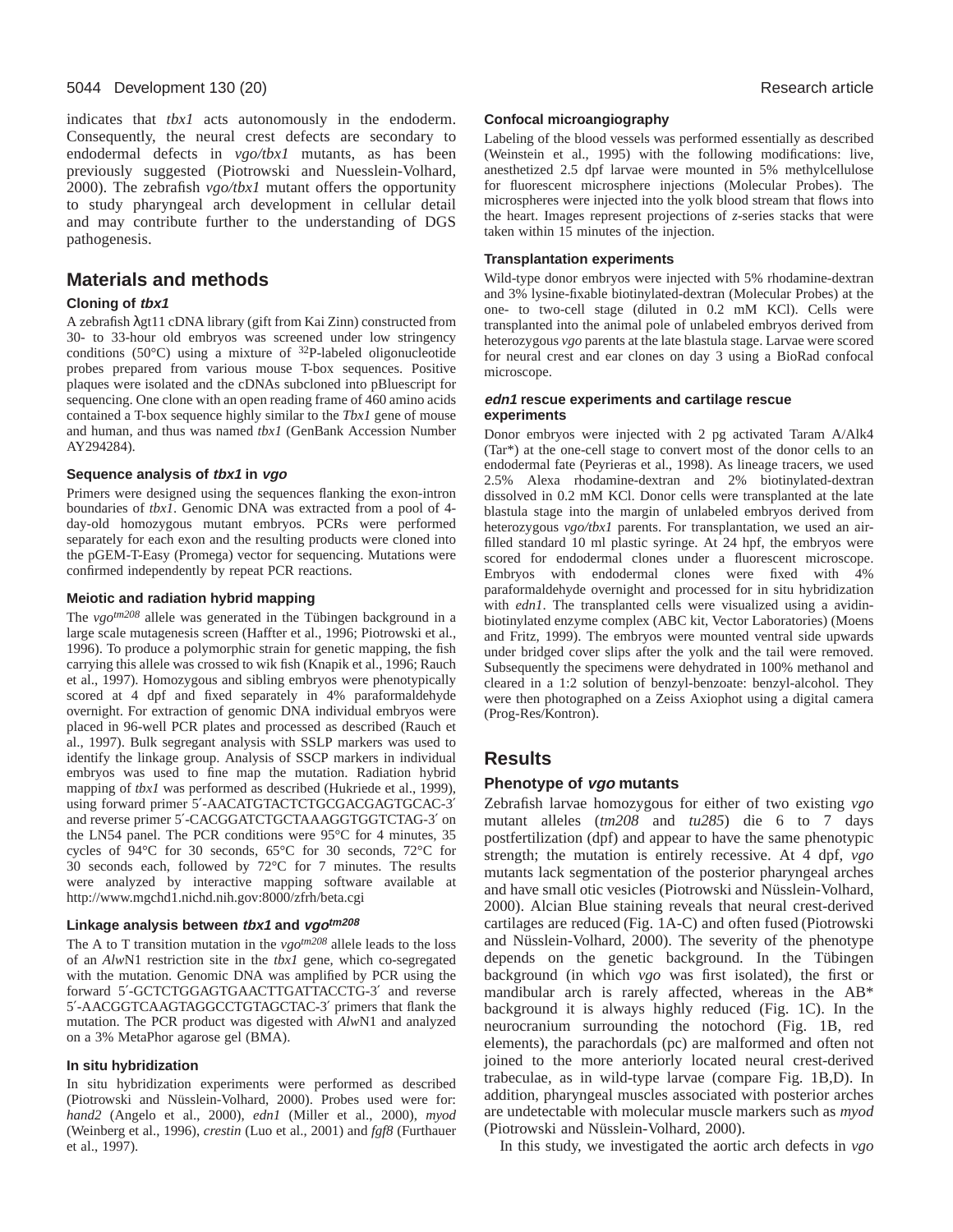

**Fig. 1.** Craniofacial and aortic arch phenotype in *vgo* (*tu285* allele, AB\* background). (A) Alcian Blue cartilage preparation of a 5 dpf wild-type larva, ventral view. (B) Schematic drawing of the cartilages in A (blue, pharyngeal skeleton; red, neurocranium). (C) Dissected pharyngeal cartilages of a 5 dpf *vgo* larva. The cartilages in the mandibular (m, pq) and hyoid (ch, hm) arches are drastically reduced and the pharyngeal arches 3-7 (cb1-5) are completely absent. (D) Ventral view of the dissected neurocranium in a *vgo* larva. The mesodermally derived parachordalia (pc) are malformed and the anterior pole of the notochord (nc) extends almost to the point where the trabeculae (t) fuse. cb1-5, ceratobranchial cartilages 1-5; ch, ceratohyal cartilage; hm, hyomandibula; m, Meckel's cartilage of mandibular arch; nc, notochord; oa, occipital arch; pq, palatoquadrate; pc, parachordalia; t, trabeculae. (E-G) Aortic arches of 2.5 dpf larvae visualized with fluorescent microbeads. (E) Wildtype larva. At this stage, five aortic arches are visible (arrows). (F,G) *vgo* mutants showing variable reductions of the aortic arches. (F) Only one interrupted aortic arch is present (arrow). (G) Only three aortic arches formed but are much smaller in diameter than wild-type aortic arches (arrows).

in more detail by injecting fluorescent microspheres into the blood stream (Fig. 1E-G). Unlike mice or humans, in zebrafish the four posterior aortic arches of the gills persist into adulthood and only the two anterior ones become remodeled (Isogai et al., 2001) (http://eclipse.nichd.nih.gov/nichd/lmg/redirect.html). However, in 100% of *vgo* mutant larvae, the aortic arches are highly reduced and in most specimens only one or two aortic arches form and carry blood (Fig. 1F, arrows). Some mutant larvae have two or three aortic arches, frequently smaller in size (Fig. 1G, arrow). The morphologies of the most severely affected arches vary between individual larvae, making their identities difficult to determine. In several specimens, we also observed an ectopic connection or shunt between the oxygenated blood flowing through the aortic arches and oxygen-depleted venous blood flowing back to the heart (data not shown).

#### Development and disease DiGeorge syndrome 5045

### **vgo represents a null allele of tbx1**

Zebrafish *tbx1* cDNA encodes an open reading frame of 460 amino acids with extensive sequence similarity to mouse *Tbx1* (AF326960) (68.5% overall identity, 98.3% identity within the T-box; Fig. 2A). In addition, the exon-intron structure was identical to that of the mouse gene (data not shown).

Based on phenotypic similarities between *vgo* and *Tbx1* mutant mice, we tested *tbx1* as a candidate gene for *vgo*. Both *vgotm208* and *tbx1* mapped on linkage group 5 (LG5) in meiotic and radiation hybrid panels between markers z7351/fb38h03 and z10456 (Fig. 2B). Sequence analysis of *tbx1* in *vgotm208* revealed an A to T transition at nucleotide position 877 (arrow), which replaces an arginine (AGA) with a stop codon (TGA) near the end of the T-box, leading to the deletion of the entire C-terminus of the protein (Fig. 2C). In many T-box genes, such as *Brachyury/T* and *Tbx2* of the mouse, the effector domains are found in the C-terminal region of the protein (Carreira et al., 1998; He et al., 1999; Kispert et al., 1995), and thus *vgotm208* probably represents a null allele of *tbx1*. This mutation also leads to the loss of an *Alw*N1 restriction site, and this loss co-segregated with the *vgo* phenotype in 620 homozygous embryos. We also tested 100 recombinants for the flanking markers z7351 and z6371 that were among 1457 *vgo<sup>tm208</sup>* embryos used in meiotic mapping and found that the loss of restriction site co-segregated with the mutation in all of these embryos as well. Based on these results, the calculated distance between this mutation and *vgo* is less than 0.03 cM, consistent with *vgotm208* being a mutation in *tbx1*. The *tbx1* sequence from the other allele (*vgotu*285) also harbors a mutation that introduces a premature stop codon. The mutation is a C to T transversion at the nucleotide position 364 (arrow), which deletes 98% of the T-box as well as the whole C terminus of the protein (Fig. 2C). Thus, both alleles of *vgo* appear to be null mutations in *tbx1*. However, the dose sensitivity of Tbox genes (Hatcher and Basson, 2001; Nikaido et al., 2002) might explain our failure to convincingly rescue *vgo* by microinjection of *tbx1* cDNA or mRNA.

#### **Zebrafish tbx1 is expressed in the ear and in mesendodermal components of pharyngeal arches**

Expression of zebrafish *tbx1* starts at the beginning of gastrulation (6 hpf) in the involuting cells within the hypoblast (Fig. 3A). These *tbx1*-expressing cells are likely to be the progenitors of the cranial paraxial mesendoderm. Between 6 and 10-somite stages, *tbx1* expression is found in parachordal mesendoderm as well as in a pair of bilateral stripes on either side of the neural tube that correspond to the cranial paraxial mesoderm, which extends from just posterior to the eyes (midbrain level) to approximately the level of rhombomere 6 (Fig. 3B,C). At the 20-somite stage, expression is detected in the primordia of the pharyngeal arches (Fig. 3D, p1-p7). By 27 hpf, expression is localized to the mesodermal core of the pharyngeal arches as well as to the arch epithelium, but not to neural crest cells lying in between (Fig. 3E). At 30 hpf, pharyngeal expression marks elongated cell clusters in each arch, which prefigure the forming arch muscles and possibly also mesenchyme cells surrounding the aortic arches (Fig. 3F). These patches are separated by the endodermal pouches that also express *tbx1*, which are more clearly observed in horizontal sections (Fig. 3G; 'e'). From 48 hpf onwards, *tbx1* expression is seen in individual arch muscles, which co-express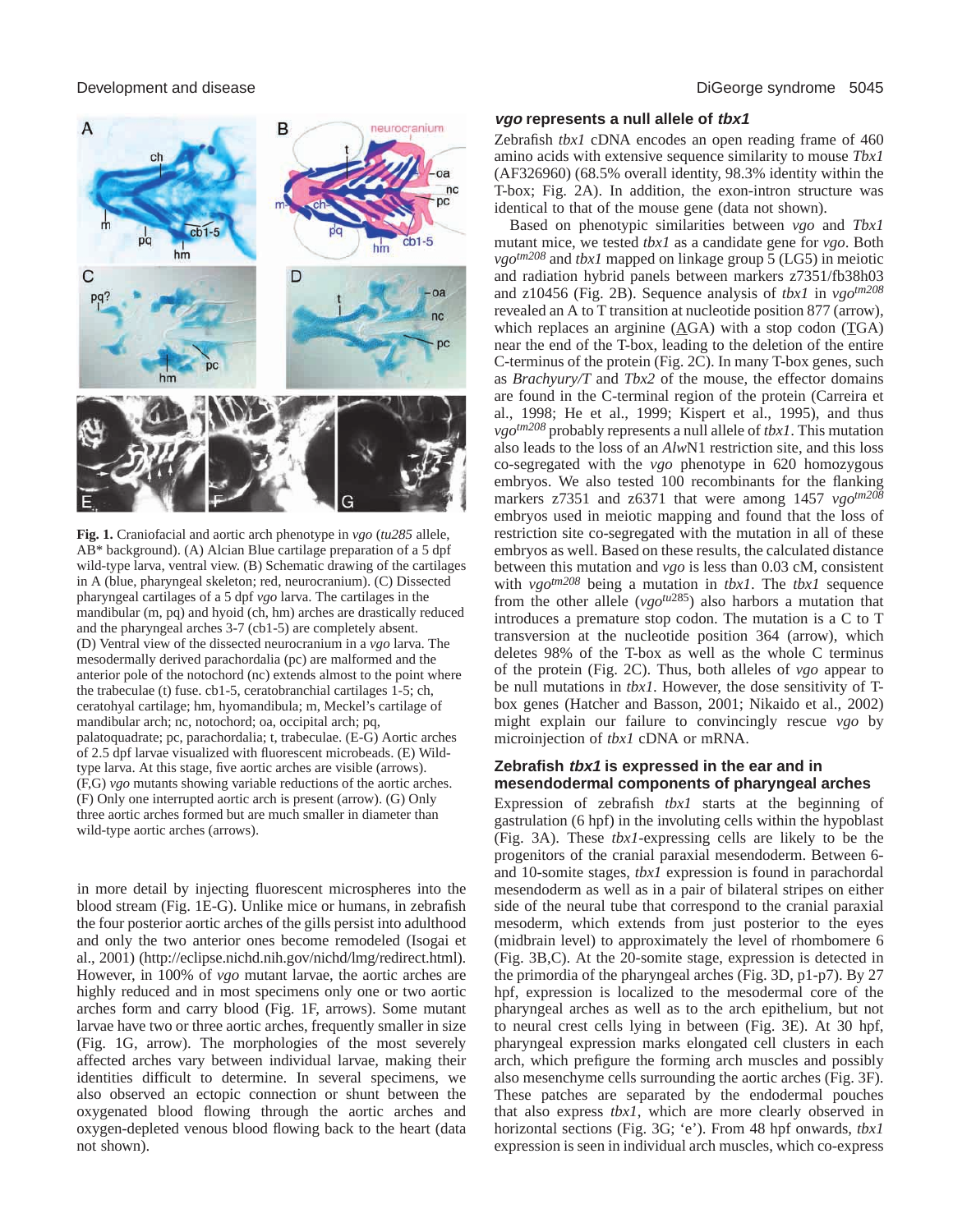A





**Fig. 2.** Linkage between *tbx1* and *vgotm208*. (A) Amino acid sequence alignment of zebrafish *tbx1* and other T-box genes. Residues identical to zebrafish *tbx1* are in gray. Only Tdomain sequences are shown. (B) Physical and genetic maps of linkage group 5 (LG5) showing map positions of *tbx1* and *vgotm208*. (C) Sequence analysis of *tbx1* in wild-type (wt),  $v g \circ t^{m208}$  and  $v g \circ t^{m285}$  mutants. Box diagrams represent conceptual products of translation of *tbx1* cDNAs from wild type, *vgotm208* and *vgotu285*. T-box region is shown by hatched boxes. Note that the A to T transition in *vgotm208* eliminates the *Alw*NI recognition sequence (CAGNNNCTG).

*myod* at this stage (Fig. 3H,I; arrows) and in endodermal pouches separating individual arches.

*tbx1* is also strongly expressed throughout the morphogenesis of the zebrafish ear, correlating with the ear defects observed in *vgo* mutants. Expression in the otic vesicles begins at approximately the eight-somite stage and persists in 72 hpf larvae (Fig. 3C,D,J-L). *tbx1* is initially expressed throughout the ear epithelium (Fig. 3J) as well as in the apical poles of the cells within the sensory patches (christae, Fig. 3K,L; asterisks) and semicircular canals (Fig. 3K,L; arrows). Expression is absent in the anteroventral pole of the otocyst (Fig. 3J, arrow), which may correspond to the primordium of the anterior macula, the only sensory patch that forms in the *vgo* mutant.

### **vgo/tbx1 is required non-cell autonomously in neural crest cells and cell autonomously in the ear**

As *vgo/tbx1* mutants exhibit defects in the neural crest-derived head skeleton where *tbx1* is not expressed, we tested whether *vgo/tbx1* is required within the surrounding mesendoderm. We attempted to rescue *vgo/tbx1* mutant cartilages (AB\* background) by placing wild-type cells into the pharyngeal mesendoderm. Transplantation of unmanipulated wild-type cells usually results in small mesendodermal clones. To

achieve larger clone sizes in the pharynx, we injected the wildtype donors prior to transplantation with Tar\*, an activated version of the type 1 TGFβ-related receptor Taram-A (Tar) (David and Rosa, 2001; David et al., 2002; Peyrieras et al., 1998). Tar is normally expressed in endodermal precursor cells and injection of its activated form converts blastomeres to an endodermal fate. Tar\*-injected cells behave like endogenous endodermal cells in transplantation experiments (David and Rosa, 2001; Peyrieras et al., 1998; Renucci et al., 1996). Relevant to our experiments is the fact that transplanted cells do not induce ectopic expression of downstream nodal targets (David and Rosa, 2001). As expected, donor cells in the mosaic host embryos contribute largely to the pharynx, endodermal pouches of the pharyngeal arches and the digestive tract. In 12 out of 43 *vgo* larvae (28%) in which transplanted wildtype cells contributed to the mesendoderm of the pharyngeal arches, we observed partial rescue of the neural crest-derived pharyngeal cartilages (Fig. 4A,B). Rescue was generally unilateral, corresponding to the side to which most transplanted cells contributed, and in separate cases included restoration of cartilages in the mandibular (Fig. 4B, *n*=5), hyoid (Fig. 4A,B; *n*=3) and branchial arches (Fig. 4A; *n*=4). These results suggest that cartilage defects in *vgo/tbx1* result from defective signaling from the endoderm.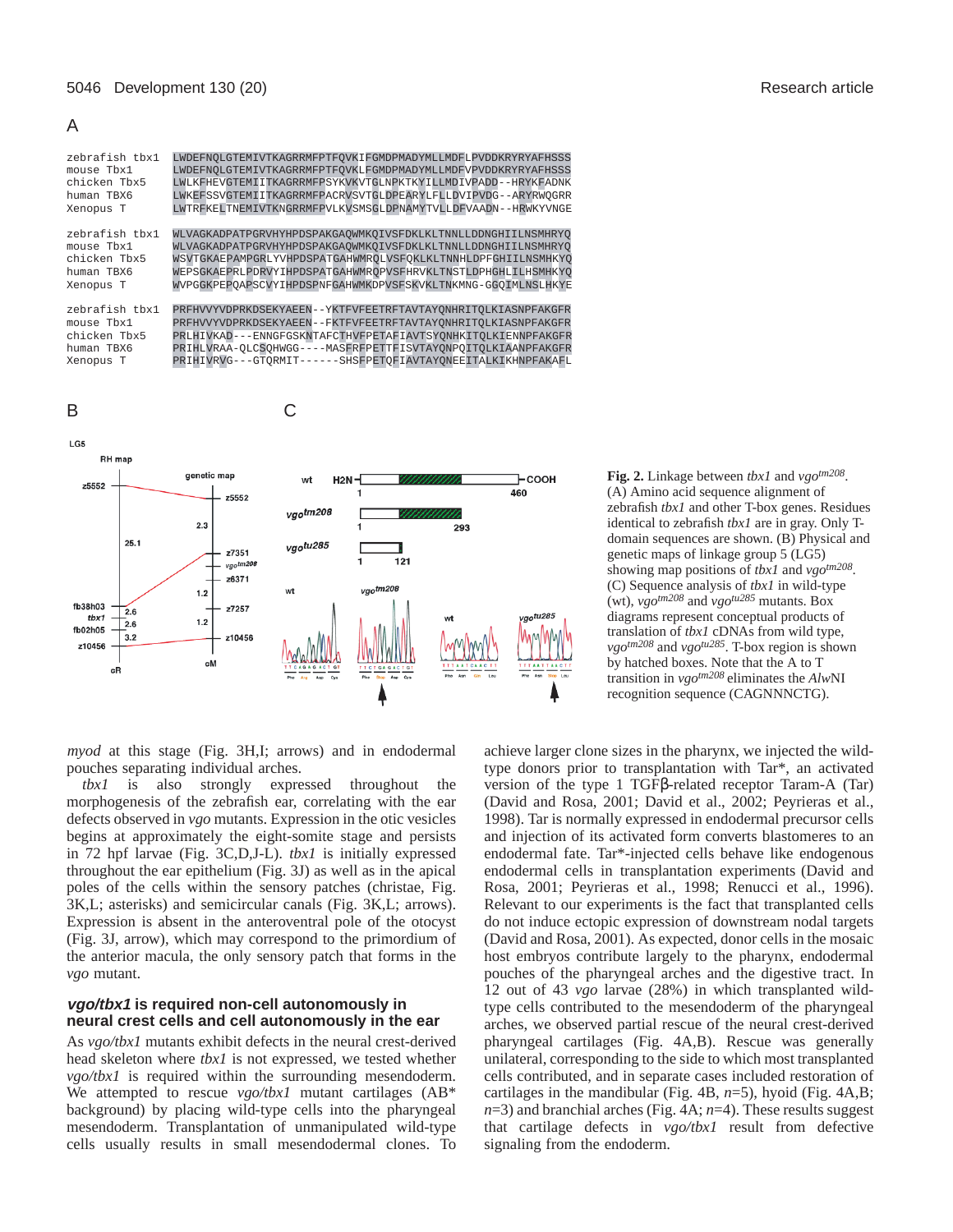

**Fig. 3.** Expression of *vgo/tbx1* during zebrafish embryogenesis. (A) Animal pole view. (B-E,G) Dorsal views and (F,H-L) lateral views. (A) In a shield stage embryo (6 hpf), expression is confined to the hypoblast cells of the shield (arrow) and flanking region. (B) Six-somite stage (12 hpf). Expressing cells are now organized into the cranial paraxial mesoderm (thin lateral stripe, marked by an arrowhead) and a more medial group of mesenchyme cells consisting of prospective pharyngeal endodermal cells and cells of parachordal mesoderm (arrow). (C) Ten-somite stage (14 hpf). New expression commences within the otic placode (arrow). (D) Twenty-somite stage (19 hpf). *vgo/tbx1*-expressing cells are now organized into the primordia of the pharyngeal arches (p1-p7). OV, otic vesicle. (E) 27 hpf. *vgo/tbx1* expression within the mesodermal core and endodermal epithelia of individual arches. Anterior towards the left. (F) Lateral view of *vgo/tbx1* expression in a 30 hpf embryo. In the anterior arches, the mesodermal core is in focus. In the posterior arches, the endodermal pouches are visible. (G) Horizontal section through the pharyngeal region of a 36 hpf embryo. The endodermal pouches (e) and mesodermal cores (m) of the arches are clearly *vgo/tbx1* positive*.* (H,I) *tbx1* is expressed in pharyngeal arch muscles. (H) At 48 hpf, *vgo/tbx1* is expressed in most of the pharyngeal arch muscles that also express *myod* (I). (J-L) High magnification views of *vgo/tbx1* expression within the otic vesicle. (J) 24 hpf. (K) 48 hpf. (L) 72 hpf. Expression is initially found throughout the otic vesicle except for the anteroventral corner (arrow in J). Strong expression is maintained in the developing cristae (asterisks in K,L) and semicircular canals (arrows in K,L). ah, adductor hyoideus; am, adductor mandibulae; ih, interhyoideus; hh, hyohyoideus; ima, intermandibularis anterior; imp, intermandibularis posterior; sh, sternohyoideus; tv, transversus ventralis.

In another set of experiments we observed that non-Tar\* injected transplanted wild-type cells occasionally contributed to the semicircular canals of just one ear of the mutant embryo (Fig. 4C), leading to an increase in ear size at 5dpf (Fig. 4E; 7/21=30%). The semicircular canals on the contralateral side that did not receive wild-type cells remained small (Fig. 4D). This indicates that in contrast to neural crest cells, cells in the semicircular canals require *vgo/tbx1* cellautonomously to develop properly.

#### **Regulatory interactions between vgo/tbx1, edn1 and hand2**

*Edn1* and *Hand2* (previously known as *dHand*) are expressed in the pharyngeal arches and cause phenotypes similar to DGS if knocked-out in mice (Kurihara et al., 1995; Kurihara et al., 1994; Srivastava et al., 1997; Thomas et al., 1998) or mutated in zebrafish (Miller et al., 2000). *Edn1* is a small signaling peptide which regulates *Hand2* (called *hand2* in zebrafish), a bHLH transcription factor expressed in the neural crest cells surrounding the mesodermal core of the arches (Charite et al., 2001; Miller et al., 2000). In both mouse and zebrafish, *edn1* is expressed in a similar pattern to *tbx1*, in pharyngeal arch epithelia (both surface ectoderm and pharyngeal endoderm) and in the mesodermal core (Fig. 3E, Fig. 5A). This prompted us to test whether *vgo/tbx1*, *edn1* and *hand2* interact in a regulatory pathway. The existence of zebrafish mutants with mutations in all three genes (*vgo/tbx1*, *suc/edn1*, and *han/hand2*) facilitates the study of their epistatic relationships.

In situ hybridization experiments revealed that *edn1* expression is strongly reduced in *vgo/tbx1* mutants, particularly in the posterior arches (Fig. 5A,B). This lack of expression is not due to the lack of cells that normally express *edn1*, as mesenchymal cells and the ectodermal lining of the pharyngeal arches, where *edn1* is normally expressed, are present in the posterior arches of *vgo* mutant embryos (Piotrowski and Nüsslein-Volhard, 2000). In addition, *edn1* and *tbx1* are co-expressed in the pharyngeal arches (Fig. 3E, Fig. 5A,C,E). Even though disorganized, *tbx1* mRNA persists in cells of the pharyngeal arches of *vgo* mutant embryos up to ~28 hpf (Fig. 5C,D), whereas *edn1* expression in *vgo* mutants is reduced or absent in these cells (Fig. 5E,F). This demonstrates that many cells that normally express *edn1* are still present in *vgo*, yet fail to express *edn1* when *tbx1* is mutated.

In *vgo/tbx1* mutants, the expression of *hand2* in neural crest cells is reduced in the two anterior pharyngeal arches and absent in the posterior arches (Fig. 5G,H). However, expression in the cardiac mesoderm and fin buds is unaffected, supporting studies showing that *Hand2* expression is controlled by different enhancers in these two regions (Charite et al., 2001; Thomas et al., 1998). Defects in *hand2* expression in *vgo/tbx1* mutants again are not simply due to the absence of neural crest cells, as in situ hybridization experiments with *crestin*, a pan-neural crest marker (Luo et al., 2001; Rubinstein et al., 2000) shows the presence of neural crest cells even posterior to the otic vesicle of mutant embryos (Fig. 5I,J, arrows).

Therefore, reductions in *edn1* and *hand2* expression in *vgo/tbx1* mutants are probably due to gene regulation defects. A simple regulatory cascade in which *vgo/tbx1* is upstream of *edn1* and *hand2* predicts that *vgo/tbx1* expression is unaffected in *edn1/suc* and *hand2*/*han* mutant embryos, which is indeed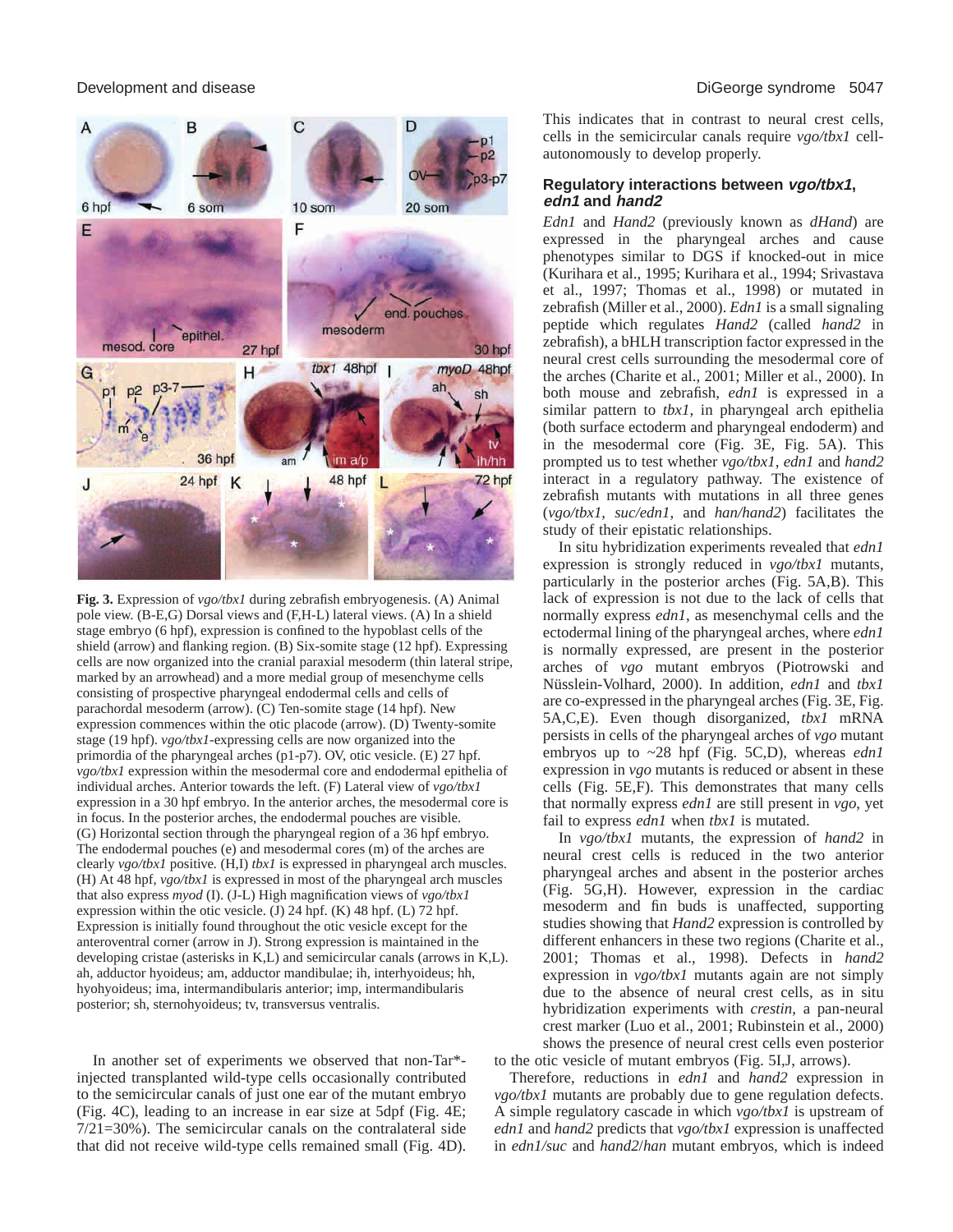#### 5048 Development 130 (20) Research article



**Fig. 4.** Cell transplantation experiments between wild-type and *vgo/tbx1* larvae (*tm208* allele). (A,B) Ventral views of 3 dpf *vgo/tbx1* larvae stained with Alcian Blue, showing the rescue of cartilages (arrows) in the vicinity of transplanted *Tar*\*-expressing wild-type cells (black staining). (A) p6 is rescued only on the left side of the embryo and is absent on the contralateral side. (B) m and ch cartilages are rescued on the left side, judged by their shape and cell number compared with the contralateral side. (C) Lateral view of left ear of a 3 dpf *vgo/tbx1* larva. Transplanted wild-type cells (in red fluorescence) contributed to the developing semicircular canals (arrows). (D,E) The same larva as in C at 5 dpf. Wild-type cells were able to partially restore ear size and the presence of semicircular canals (arrow) in the left ear (E), whereas the right ear, which did not receive any wild-type cells, remained small (D) and without semicircular canals. cb1-5, ceratobranchial cartilages 1-5; ch, ceratohyal cartilage; hm, hyomandibula; m, Meckel's cartilage of mandibular arch; nc, notochord; oa, occipital arch; pq, palatoquadrate; pc, parachordalia; t, trabeculae.

the case (Fig. 6A,B). In addition, *hand2* is downregulated in *edn1/suc* mutants (Miller et al., 2000), whereas in *hand2/han* mutants, *edn1* expression is normal (Fig. 6C). The results of these in situ hybridization experiments suggest that *vgo/tbx1* acts upstream of *edn1* and *hand2*.

A conditional knockout of *Fgf8* in mouse has demonstrated that in the mandibular arch *Edn1* is regulated by *Fgf8* (Trumpp et al., 1999; Tucker et al., 1999). In zebrafish, we did not detect a regulation of *edn1* by *fgf8*, as *edn1* expression is normal in *fgf8* mutant *acerebellar* embryos *(ace*) (Reifers et al., 1998) (data not shown). In mice, it has also been shown that *Fgf8* acts downstream of *Tbx1* (Vitelli et al., 2002). We analyzed *fgf8* expression in *vgo/tbx1* mutants (*vgotm208* and *vgo*tu285, AB\* background). However, in zebrafish, no alterations of *fgf8* expression were detected (Fig. 6D) suggesting that *fgf8* is not downstream of *vgo/tbx1*. We also tested whether *fgf8* might be upstream of *vgo/tbx1*. However, *tbx1* expression is normal in *ace/fgf8* mutants, suggesting that *fgf8* is not upstream of *vgo/tbx1* (Fig. 6E,F). Thus, it is likely that in zebrafish other Fgf genes are functionally redundant with *fgf8* in pharyngeal arch development.

#### **Endodermal vgo/tbx1-expressing cells induce edn1**

To confirm the result from the in situ hybridization experiments, we tested if *vgo/tbx1* regulates *edn1* by



**Fig. 5.** Expression of *vgo/tbx1* pathway genes in mutants. Ventral views with anterior towards the left in all panels. (A,B) Expression of *edn1* in wild-type (A) and *vgo/tbx1* (B) 27 hpf embryos. (C,D) Expression of *tbx1* in 25 hpf wild-type (C) and *vgo/tbx1* (D) embryos. In *vgo/tbx1* embryos, *tbx1* mRNA is still present in cells ventral to the otic vesicle (Fig. 5D, arrows). At this stage, the otic vesicle in *vgo* embryos no longer express *tbx1*. (E,F) *edn1* expression in 25 hpf wild-type (E) and *vgo/tbx1* (F) embryos. In *vgo/tbx1* embryos, *edn1* expression is very much reduced in cells immediately anterior to the otic vesicle. The downregulation of *edn1* in the arches is not due to the absence of cells, as *tbx1*-expressing cells are present (D). (G,H) Expression of *hand2* in 34 hpf wild-type (G) and *vgo/tbx1* (H) embryos. (I,J) Expression of *crestin* in 20-somite wild-type (I) and *vgo/tbx1* (J) embryos. Absence of *hand2* expression in the posterior arches of *vgo/tbx1* embryos is not caused by the absence of neural crest cells, as revealed by the pan-neural crest marker *crestin* in *vgo/tbx1* embryos (J). Arrows indicate neural crest cells ventral and posterior to the otic vesicle.

transplanting wild-type endodermal cells at the blastula stage into *vgo/tbx1* mutants. In three out of 20 *vgo/tbx1* mutants that had transplanted cells in the pharynx, we observed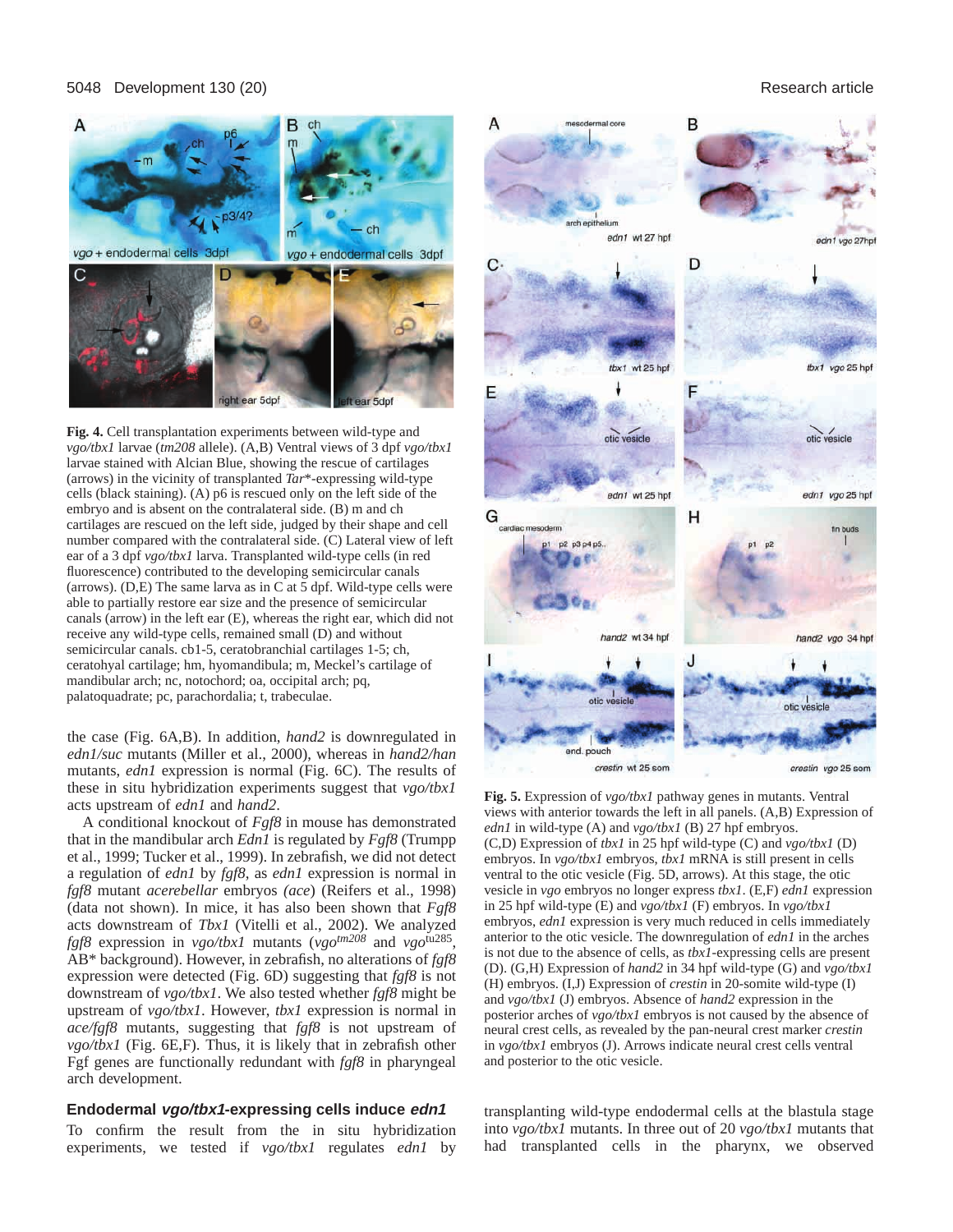#### Development and disease DiGeorge syndrome 5049



**Fig. 6.** Expression analysis of *tbx1*, *edn1* and *fgf8* in mutants. (A,B) Expression of *vgo/tbx1* in 29 hpf *suc* (A) and 28 hpf *han* (B) embryos. (C) Expression of *edn1* in *han* embryos. (D) *fgf8* expression in the mandibular arch of *vgo/tbx1* (30 hpf). (E,F) *vgo/tbx1* expression in 36 hpf wild-type (E) and *ace* (F) embryos.

upregulation of *edn1* (Fig. 7B). However, transplantation of cells at this early stage leads to small mesendodermal clones, because many cells also contribute to the ectoderm. The small number of transplanted endodermal cells in *vgo/tbx1* mutants might explain why we only observed rescue of *edn1* expression in a relatively low number of mutant embryos. Therefore, we also transplanted Tar\*-injected wild-type cells into *vgo* mutants to ensure that the transplanted cells contributed to the endoderm. In this experiment, 119 embryos received transplanted cells in the pharyngeal region. Among these were 34 *vgo/tbx1* mutants, out of which 32 showed an increase in the expression level of *edn1* close to the transplanted cells (94.7%, Fig. 7C, arrows indicate transplanted cells). In many embryos, *edn1* expression was not only detected in the transplanted cells themselves but also in several tiers of cells adjacent to the transplanted cells. As *vgo/tbx1* is a transcription factor, an intermediate gene product must exist that transduces the signal over several cell diameters. Consequently, our data suggests that *vgo/tbx1* is regulating *edn1* indirectly, although we cannot rule out that *vgo/tbx1* also is regulating *edn1* directly in a subset of cells.

# **Discussion**

#### **vgo encodes tbx1**

In this report, we show that the *vgo* mutation affects the zebrafish *tbx1* gene. In *vgo* mutant embryos, pharyngeal pouches 2-6 do not develop, the pharyngeal cartilages of the different pharyngeal arches fuse with each other, thymus development is impaired and the ear remains very small. With the exception of the ear defect, all other defects can be attributed to abnormal development of the pharyngeal endoderm, specifically to defective endodermal pouch development (Piotrowski and Nüsslein-Volhard, 2000). In agreement with the mutant phenotype, *tbx1* is expressed in cranial paraxial mesoderm, pharyngeal endoderm, the mesenchyme surrounding the aortic arches and in the otic vesicle, all of which are disrupted in *vgo* mutants. The homozygous phenotype of zebrafish *vgo* mutants closely resembles the phenotypes of individuals with DiGeorge Syndrome (DGS), including craniofacial, thymic, aortic arch and ear defects (Ryan et al., 1997). Even though a deletion that includes *Tbx1* accounts for most malformations in the DGS, not all patients carry a mutation in that gene (Lindsay, 2001), and mutations in several other genes cause phenotypes associated with DGS. Nevertheless, recent studies in mice have shown that *Tbx1* is one of the main candidates for causing the aortic arch phenotype in DGS (Jerome and Papaioannou, 2001; Lindsay et al., 2001; Merscher et al., 2001). An important difference between the different species is that DGS is caused by heterozygous deletions in humans, and in mice homozygous null mutations in *Tbx1* lead to an almost complete set of DGSlike phenotypes whereas only the aortic arch phenotype is observed in heterozygotes. By contrast, *vgo* is a recessive gene in zebrafish and no phenotype is observed in the heterozygous embryos. T-box genes have been shown to be dose sensitive (Hatcher and Basson, 2001) and different sensitivities to *Tbx1*



**Fig. 7.** Rescue of *edn1* expression by transplanted endodermal cells in *vgo/tbx1* embryos. Transplanted cells in brown (labeled with biotin) and *edn1* expression in blue. (A) Expression of *edn1* in a 27 hpf wild-type control embryo. (B) *vgo/tbx1* host embryo in which transplanted wildtype cells induced upregulation of *edn1* (arrows). (C) *vgo/tbx1* host embryo, in which Tar\*-injected endodermal cells contributed to the pharynx on only one side. On the control side, *edn1* expression is weak and disorganized. The side that received endodermal cells (brown cells, arrows) shows much stronger expression of *edn1*, which includes cells located several cell diameters away from the transplanted cells (arrowheads point at pigment cells). Flat mounts in dorsal views with anterior towards the left in all panels.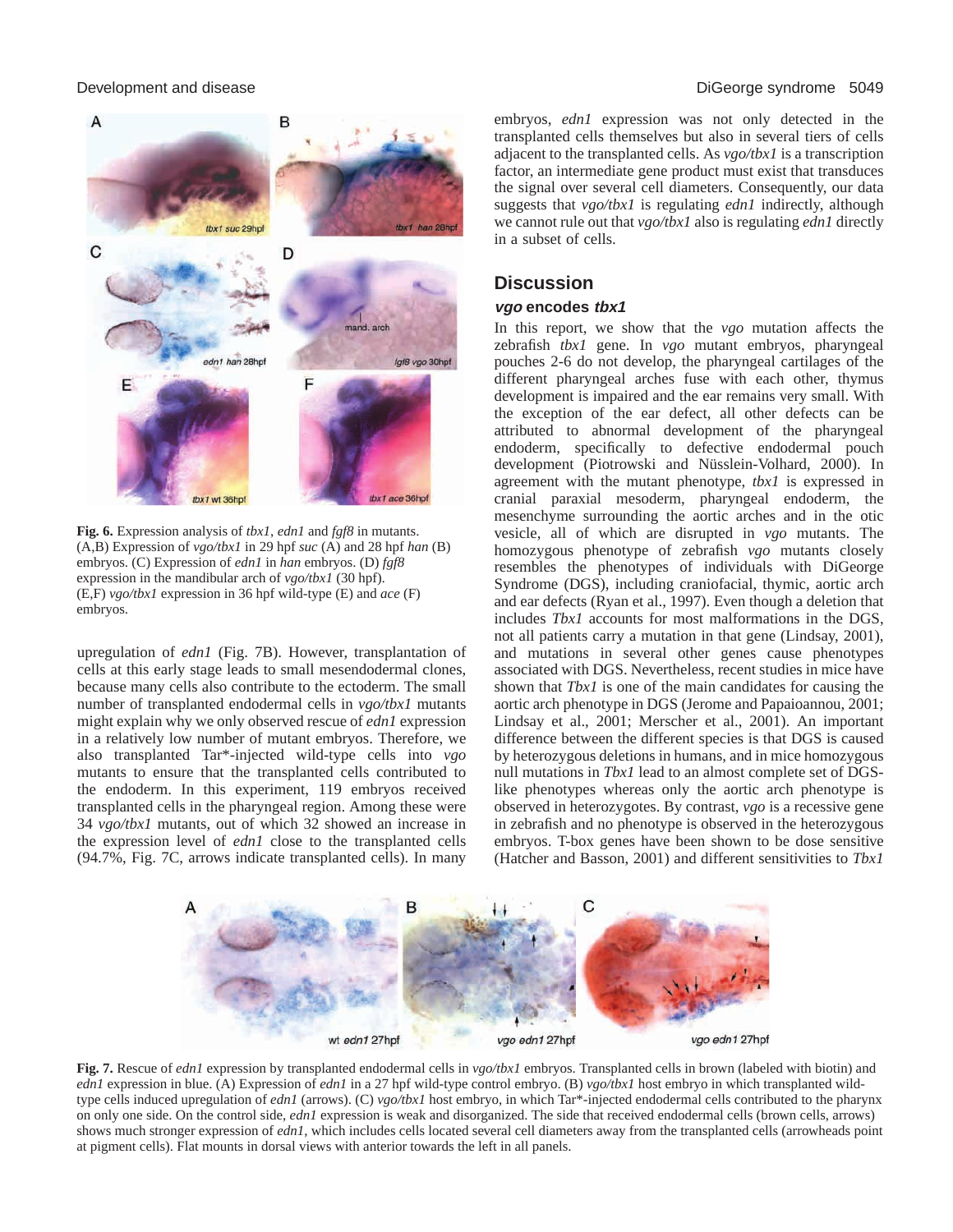dose may account for these differences. Nevertheless, given the similarity of the observed defects, both the mouse and the zebrafish models present valuable opportunities for the study of DGS.

#### **vgo/tbx1 function in the endoderm is required for normal development of neural crest-derived pharyngeal structures**

In our description of the *vgo* mutant phenotype, we hypothesized that the neural crest defects are secondary to defects in the pharyngeal endoderm (Piotrowski and Nüsslein-Volhard, 2000). This suggestion is supported by the expression pattern of *tbx1*, which is not expressed in neural crest cells. Furthermore, we showed that transplantation of wild-type endodermal cells can rescue cartilage formation in *vgo/tbx1* mutants. The fact that neural crest induction and migration appear normal in *vgo* (Piotrowski and Nüsslein-Volhard, 2000) also supports this conclusion. These three results suggest that the mesendoderm is the source of a secreted signal required for the proper differentiation of neural crest cells in the pharyngeal arches.

DGS often has been described as being caused by autonomous defects in the development of neural crest cells, an explanation supported by the fact that neural crest ablation in chicks results in very similar phenotypes, as have been reported for DGS. By contrast, similar to our findings in *vgo/tbx1* mutant fish, a study in *Tbx1*–/– mice suggests that neural crest defects are indirect (Kochilas et al., 2002). However, as *TBX1* is not the only gene responsible for causing DGS, downstream targets of *TBX1* that are expressed in neural crest cells may also represent candidate genes for causing DGS. In contrast to what we found for neural crest cells, we have demonstrated that *vgo/tbx1* is required cell autonomously in the outgrowing semicircular canals of the ear. Therefore, *TBX1* may not only be responsible for the pharyngeal arch defects characteristic of DGS but also for the ear defects found in these individuals (Reyes et al., 1999; Funke et al., 2001).



#### **Genetic components of the tbx1 pathway in the pharyngeal arches**

A large number of genes are expressed in the pharyngeal arches, underscoring the genetic complexity of their development (Garg et al., 2001). *vgo/tbx1* appears to be one of the earliest genes involved in this process as disruption of its function affects the segmentation of the endodermal pouches (Piotrowski and Nüsslein-Volhard, 2000), which is one of the earliest events in arch morphogenesis. In mice and chickens, *Shh* (Garg et al., 2001; Yamagishi et al., 2003), *Fgf8* (Frank et al., 2002; Vitelli et al., 2002) and *Vegf* (Stalmans et al., 2003) have been suggested to be part of the *Tbx1* pathway.

Among genes implicated in DGS and in pharyngeal development, zebrafish mutations have been isolated in *fgf8*, *tbx1*, *edn1* and *hand2*, and therefore we focused our study on these loci. Our experiments suggest regulatory interactions between the *tbx1* and the *edn1* pathways. In mice, such a relationship might not exist, as *Edn1* expression has been reported to be normal in the aortic arch endothelial cells of *Tbx1*–/– animals (Kochilas et al., 2002). However, expression of *Edn1* in the pharyngeal arches of *Tbx1*–/– mice has not been directly tested. In zebrafish, transplantation of wild-type cells into *vgo/tbx1* mutant embryos showed a clear increase in *edn1* expression in the pharynx in cells close to the transplanted cells (Fig. 7B,C). The fact that *edn1* expression was also induced in cells up to several cell diameters away from the transplanted cells implies that *tbx1* regulates one or several intermediate factors that in turn regulate *edn1*, possibly in addition to direct regulation in certain cell types.

We found that gene regulation within the anterior and posterior arches differs slightly (Fig. 8C). This result is not surprising, given that most jaw mutants mainly affect either the anterior or the posterior arches (Piotrowski et al., 1996; Schilling et al., 1996). A model for genetic interactions between *vgo/tbx1*, *edn1* and *hand2* in the pharyngeal arches and a summary of expression data are presented in Fig. 8. Within the first arch of the mouse, *Edn1* has been shown to be regulated by *Fgf8* (Trumpp et al., 1999; Tucker et al., 1999),

and *Tbx1* and *Fgf8* have been shown to interact genetically (Funke et al., 2001; Vitelli et al., 2002). In

**Fig. 8.** Model of the genetic pathway regulating development of the anterior and posterior pharyngeal arches in zebrafish. (A) *edn1* expression in 27 hpf wild-type embryo and (B) schematic drawing of the *tbx1* pathway in an arch primordium (dark blue, pharyngeal arch epithelium and mesodermal core; light blue, neural crest cells). Outlined in black is the hyoid arch, exemplifying the distribution of *edn1*- and *tbx1*-positive cells within a developing arch. (C) Genetic pathway regulating development of the anterior and posterior arches and zebrafish mutants analyzed in this study with the expression of *tbx1*, *edn1* and *hand2* in these mutants. Dash indicates 'no data'. Mandibular (p1) and hyoid (p2) arches: *tbx1* regulates *edn1* within the arch epithelium and the mesodermal core. Within these arches, *edn1* is also possibly regulated independently by another gene, probably an Fgf. *edn1* in turn regulates the expression of *hand2* in the neural crest-derived cells surrounding the mesodermal core of the arch. In posterior arches (p3-7), *tbx1* is likely to be the major regulator of *edn1*. Downstream of *edn1*, *hand2* expression is likely to be controlled by *edn1*, as well as by *tbx1* via an as yet unknown signaling molecule ('?').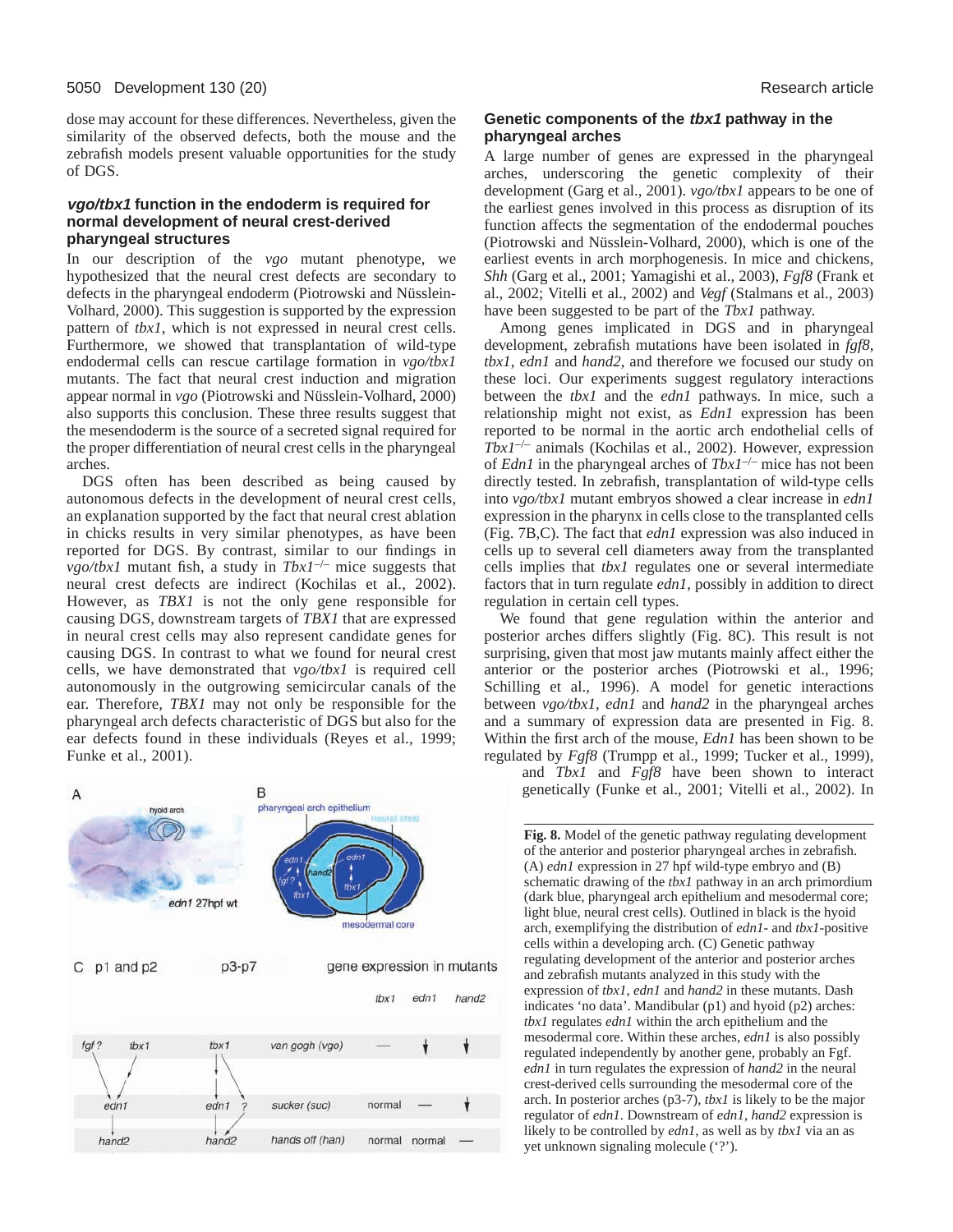zebrafish, *fgf8* does not appear to regulate *edn1*, as *fgf8/ace* mutants (Reifers et al., 1998) do not show defects in *edn1* gene expression (data not shown). Likewise, *vgo/tbx1* does not appear to be upstream of *fgf8*, as *fgf8* expression is normal in *vgo/tbx1* mutants (Fig. 6F). Owing to gene duplication events, the zebrafish genome contains more redundant genes than mice, and it is possible that other Fgfs play a role in zebrafish pharyngeal arch development. This is likely because, in contrast to mice and chicks, in which *fgf8* is expressed in all endodermal pouches, *fgf8* is only expressed in the mandibular arch in zebrafish. Regulation of *edn1* by another member of the Fgf family may be responsible for the remaining, although reduced, *edn1* and *hand2* expression still present in the first arch of *vgo/tbx1* (Fig. 5B,H; see Fig. 8C).

Within the posterior arches, *vgo/tbx1* might play the dominant role in regulating *edn1*, as *edn1* expression is strongly reduced in the posterior arches of *vgo* mutant fish (Fig. 5B). We further suggest that in the posterior arches *hand2* is not only regulated by *edn1* but also by other genes, because in *suc/edn1* mutants, *hand2* expression is still detectable in this region (Miller et al., 2000). We hypothesize that *hand2* might also be regulated by *tbx1* independently of *edn1* via an unknown intermediate gene ('?' in Fig. 8C). This hypothesis is supported by the finding that in *vgo/tbx1* mutants, *hand2* expression is strongly reduced in the posterior arches (Fig. 5H), whereas *suc/edn1* embryos still show expression (Miller et al., 2000).

In summary, the identification of *tbx1* as the gene responsible for the *vgo* mutation allows for mechanistic studies of pharyngeal development in zebrafish and adds a potentially useful model system to the available tools for understanding the etiology of DGS.

We thank F. Rosa, C. Miller and D. Yelon for kindly providing the Tar\*, *edn1* and *hand2* constructs, respectively; B. Roman for teaching us how to perform microangiographies; members of the Dawid and Ho laboratories for helpful discussions; D. Grunwald for his support; and E. Laver and H. Dow for help with fish husbandry. We also thank A. Baldini for sharing data prior to publication and A. Sanchez Alvarado for critically reading the manuscript. This study was supported by a HFSP Long Term- and NIH visiting fellow fellowship to T.P.; a postdoctoral fellowship from the American Heart Association, Heritage Affiliate to D.A.; grants from the German Human Genome Project (DHGP Grant 01 KW 9919 and KW 9627/1) to R.G. and P.H.; and grants from the NIH and NSF to R.K.H.

### **References**

- **Angelo, S., Lohr, J., Lee, K. H., Ticho, B. S., Breitbart, R. E., Hill, S., Yost, H. J. and Srivastava, D.** (2000). Conservation of sequence and expression of Xenopus and zebrafish dHAND during cardiac, branchial arch and lateral mesoderm development. *Mech. Dev.* **95**, 231-237.
- **Bamshad, M., Lin, R. C., Law, D. J., Watkins, W. C., Krakowiak, P. A., Moore, M. E., Franceschini, P., Lala, R., Holmes, L. B., Gebuhr, T. C. et al.** (1997). Mutations in human TBX3 alter limb, apocrine and genital development in ulnar-mammary syndrome. *Nat. Genet.* **16**, 311-315.
- **Basson, C. T., Bachinsky, D. R., Lin, R. C., Levi, T., Elkins, J. A., Soults, J., Grayzel, D., Kroumpouzou, E., Traill, T. A., Leblanc-Straceski, J. et al.** (1997). Mutations in human TBX5 cause limb and cardiac malformation in Holt-Oram syndrome. *Nat. Genet.* **15**, 30-35.
- **Carreira, S., Dexter, T. J., Yavuzer, U., Easty, D. J. and Goding, C. R.** (1998). Brachyury-related transcription factor Tbx2 and repression of the melanocyte-specific TRP-1 promoter. *Mol. Cell Biol.* **18**, 5099-5108.
- **Charite, J., McFadden, D. G., Merlo, G., Levi, G., Clouthier, D. E., Yanagisawa, M., Richardson, J. A. and Olson, E. N.** (2001). Role of Dlx6

in regulation of an endothelin-1-dependent, dHAND branchial arch enhancer. *Genes Dev.* **15**, 3039-3049.

- **David, N. B. and Rosa, F. M.** (2001). Cell autonomous commitment to an endodermal fate and behaviour by activation of Nodal signalling. *Development* **128**, 3937-3947.
- **David, N. B., Saint-Etienne, L., Tsang, M., Schilling, T. F. and Rosa, F. M.** (2002). Requirement for endoderm and FGF3 in ventral head skeleton formation. *Development* **129**, 4457-4468.
- **Frank, D. U., Fotheringham, L. K., Brewer, J. A., Muglia, L. J., Tristani-Firouzi, M., Capecchi, M. R. and Moon, A. M.** (2002). An Fgf8 mouse mutant phenocopies human 22q11 deletion syndrome. *Development* **129**, 4591-4603.
- **Funke, B., Epstein, J. A., Kochilas, L. K., Lu, M. M., Pandita, R. K., Liao, J., Bauerndistel, R., Schuler, T., Schorle, H., Brown, M. C. et al.** (2001). Mice overexpressing genes from the 22q11 region deleted in velo-cardiofacial syndrome/DiGeorge syndrome have middle and inner ear defects. *Hum. Mol. Genet.* **10**, 2549-2556.
- **Furthauer, M., Thisse, C. and Thisse, B.** (1997). A role for FGF-8 in the dorsoventral patterning of the zebrafish gastrula. *Development* **124**, 4253- 4264.
- **Garg, V., Yamagishi, C., Hu, T., Kathiriya, I. S., Yamagishi, H. and Srivastava, D.** (2001). Tbx1, a DiGeorge syndrome candidate gene, is regulated by sonic hedgehog during pharyngeal arch development. *Dev. Biol.* **235**, 62-73.
- **Griffin, K. J., Amacher, S. L., Kimmel, C. B. and Kimelman, D.** (1998). Molecular identification of spadetail: regulation of zebrafish trunk and tail mesoderm formation by T-box genes. *Development* **125**, 3379-3388.
- **Haffter, P., Granato, M., Brand, M., Mullins, M. C., Hammerschmidt, M., Kane, D. A., Odenthal, J., van Eeden, F. J., Jiang, Y. J., Heisenberg, C. P. et al.** (1996). The identification of genes with unique and essential functions in the development of the zebrafish, Danio rerio. *Development* **123**, 1-36.
- **Hatcher, C. J. and Basson, C. T.** (2001). Getting the T-box dose right. *Nat. Med.* **7**, 1185-1186.
- **He, M., Wen, L., Campbell, C. E., Wu, J. Y. and Rao, Y.** (1999). Transcription repression by Xenopus ET and its human ortholog TBX3, a gene involved in ulnar-mammary syndrome. *Proc. Natl. Acad. Sci. USA* **96**, 10212-10217.
- **Hukriede, N. A., Joly, L., Tsang, M., Miles, J., Tellis, P., Epstein, J. A., Barbazuk, W. B., Li, F. N., Paw, B., Postlethwait, J. H. et al.** (1999). Radiation hybrid mapping of the zebrafish genome. *Proc. Natl. Acad. Sci. USA* **96**, 9745-9750.
- **Isogai, S., Horiguchi, M. and Weinstein, B. M.** (2001). The vascular anatomy of the developing zebrafish: an atlas of embryonic and early larval development. *Dev. Biol.* **230**, 278-301.
- Jerome, L. A. and Papaioannou, V. E. (2001). DiGeorge syndrome phenotype in mice mutant for the T-box gene, Tbx1. *Nat. Genet.* **27**, 286- 291.
- **Kispert, A., Koschorz, B. and Herrmann, B. G.** (1995). The T protein encoded by Brachyury is a tissue-specific transcription factor. *EMBO J.* **14**, 4763-4772.
- **Knapik, E. W., Goodman, A., Atkinson, O. S., Roberts, C. T., Shiozawa, M., Sim, C. U., Weksler-Zangen, S., Trolliet, M. R., Futrell, C., Innes, B. A. et al.** (1996). A reference cross DNA panel for zebrafish (Danio rerio) anchored with simple sequence length polymorphisms. *Development* **123**, 451-460.
- **Kochilas, L., Merscher-Gomez, S., Lu, M. M., Potluri, V., Liao, J., Kucherlapati, R., Morrow, B. and Epstein, J. A.** (2002). The role of neural crest during cardiac development in a mouse model of DiGeorge syndrome. *Dev. Biol.* **251**, 157-166.
- **Kurihara, Y., Kurihara, H., Oda, H., Maemura, K., Nagai, R., Ishikawa, T. and Yazaki, Y.** (1995). Aortic arch malformations and ventricular septal defect in mice deficient in endothelin-1. *J. Clin. Invest.* **96**, 293-300.
- **Kurihara, Y., Kurihara, H., Suzuki, H., Kodama, T., Maemura, K., Nagai, R., Oda, H., Kuwaki, T., Cao, W. H., Kamada, N. et al.** (1994). Elevated blood pressure and craniofacial abnormalities in mice deficient in endothelin-1. *Nature* **368**, 703-710.
- Lindsay, E. A. (2001). Chromosomal microdeletions: dissecting del22q11 syndrome. *Nat. Rev. Genet.* **2**, 858-868.
- **Lindsay, E. A., Vitelli, F., Su, H., Morishima, M., Huynh, T., Pramparo, T., Jurecic, V., Ogunrinu, G., Sutherland, H. F., Scambler, P. J. et al.** (2001). Tbx1 haploinsufficieny in the DiGeorge syndrome region causes aortic arch defects in mice. *Nature* **410**, 97-101.
- **Luo, R., An, M., Arduini, B. L. and Henion, P. D.** (2001). Specific pan-